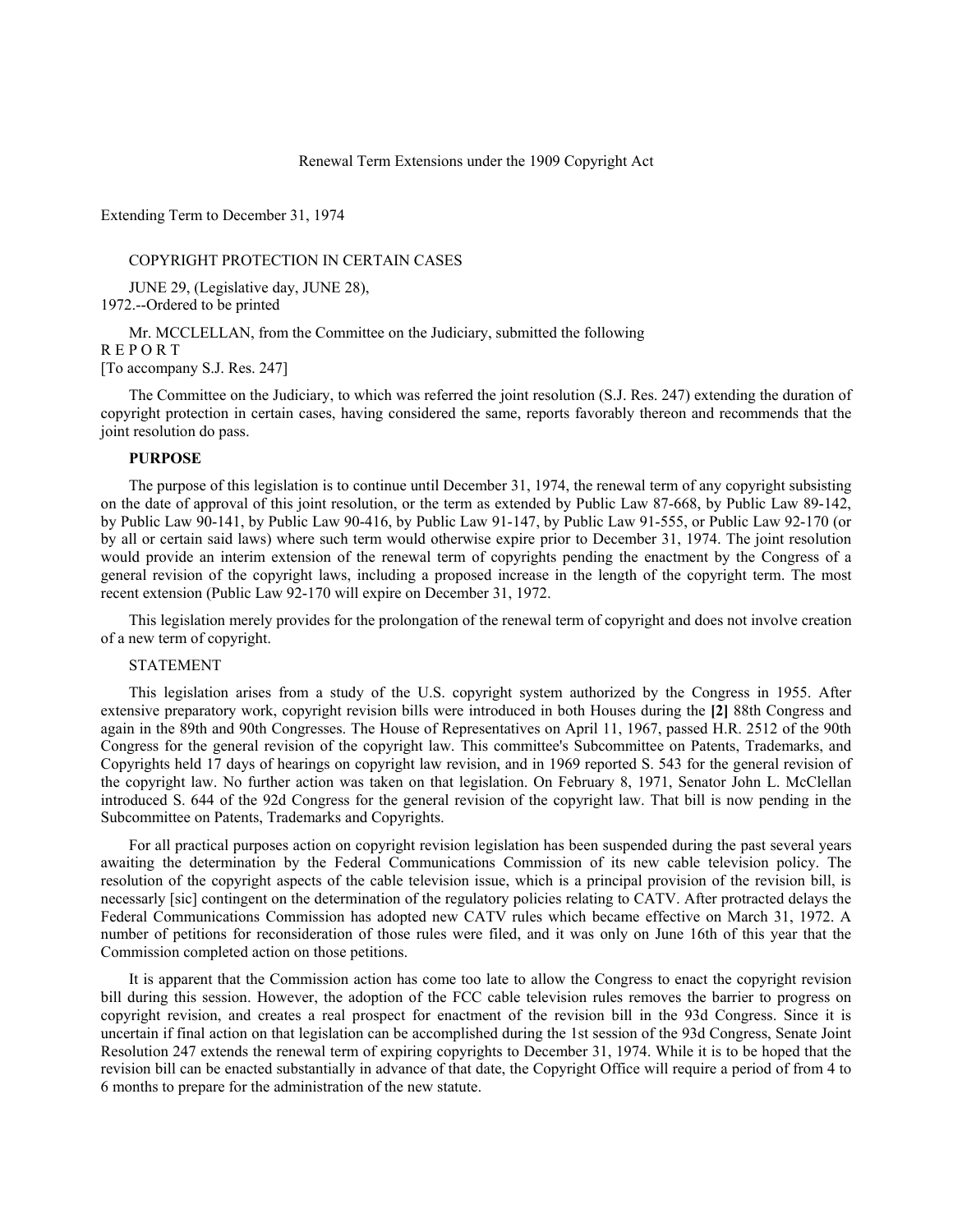Both S. 644 and the bill passed by the House of Representatives in the 90th Congress, would increase the copyright term of new works from the present 28 years, renewable for a second period of 28 years, to a term for the life of the author and for 50 years thereafter. They also provide for a substantial extension of the term of subsisting copyrights.

Since the general revision bill has been unavoidably delayed, it seems desirable that the terms of expiring copyrights should be extended so that the copyright holders may enjoy the benefit of any increase in term that may be enacted by the Congress. It is the view of the committee that the same considerations that led to the enactment of the previous extensions warrant the approval of this joint resolution.

After a study of the joint resolution, the committee recommends that the legislation be favorably considered.

# HREP92-1449 COPYRIGHT PROTECTION IN CERTAIN CASES

SEPTEMBER 26, 1972.--Referred to the House Calendar and ordered to be printed

Mr. CELLER, from the Committee on the Judiciary, submitted the following R E P O R T together with DISSENTING VIEWS [To accompany S.J. Res. 247]

The Committee on the Judiciary, to whom was referred the joint resolution (S.J. Res. 247) extending the duration of copyright protection in certain cases, having considered the same, report favorably thereon without amendment and recommend that the joint resolution do pass.

# PURPOSE

The purpose of this legislation is to continue until December 31, 1974, the renewal term of any copyright subsisting on the date of approval of this joint resolution, or the term as extended by Public Law 87-668, by Public Law 89-142, by Public Law 90-141, by Public Law 90-416, by Public Law 91-147, by Public Law 91-555, or Public Law 92-170 (or by all or certain said laws) where such term would otherwise expire prior to December 31, 1974. The joint resolution would provide an interim extension of the renewal term of copyrights pending the enactment by the Congress of a general revision of the copyright laws, including a proposed increase in the length of the copyright term. The most recent extension (Public Law 92-170) will expire on December 31, 1972.

This legislation merely provides for the prolongation of the renewal term of copyright and does not involve creation of a new term of copyright.

### STATEMENT

For its report herein the Committee adopts in substance the statement in Senate Report 92-934 which accompanied Senate Joint Resolution 247 in the Senate, as follows:

This legislation arises from a study of the U.S. copyright system authorized by the Congress in 1955. After extensive **[2]**  preparatory work, copyright revision bills were introduced in both Houses during the 88th Congress and again in the 89th and 90th Congresses. The House of Representatives on April 11, 1967, passed H.R. 2512 of the 90th Congress for the general revision of the copyright law. This committee's Subcommittee on Patents, Trademarks, and Copyrights held 17 days of hearings on copyright law revision, and in 1969 reported S. 513 for the general revision of the copyright law. No further action was taken on that legislation. On February 8, 1971, Senator John L. McClellan introduced S. 611 of the 92d Congress for the general revision of the copyright law. That bill is now pending in the Subcommittee on Patents, Trademarks and Copyrights.

For all practical purposes action on copyright revision legislation has been suspended during the past several years awaiting the determination by the Federal Communications Commission of its new cable television policy. The resolution of the copyright aspects of the cable television issue, which is a principal provision of the revision bill, is necessarily contingent on the determination of the regulatory policies relating to CATV. After protracted delays the Federal Communications Commission has adopted new CATV rules which became effective on March 31, 1972. A number of petitions for reconsideration of those rules were filed, and it was only on June 16th of this year that the Commission completed action on those petitions.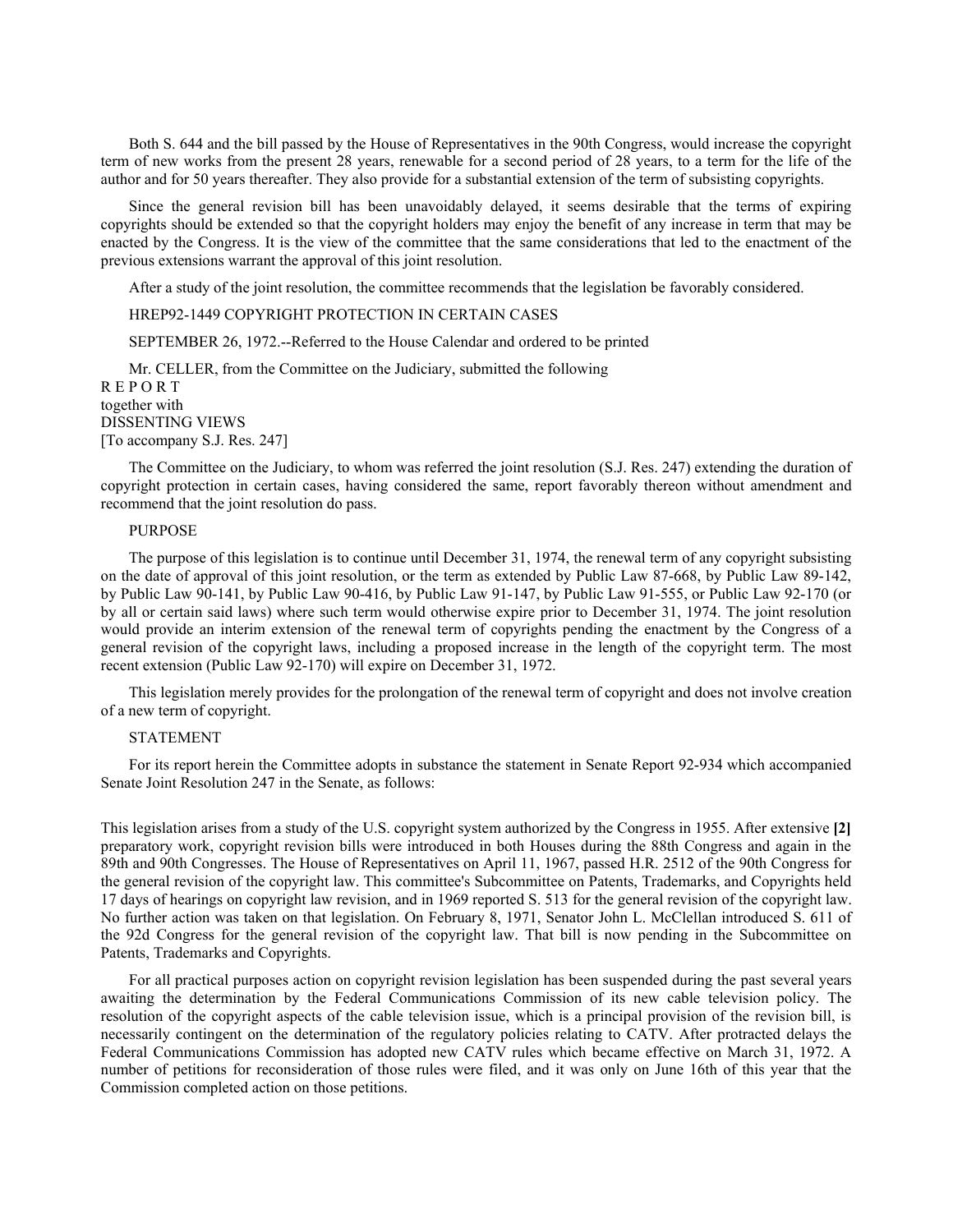It is apparent that the Commission action has come too late to allow the Congress to enact the copyright revision bill during this session. However, the adoption of the FCC cable television rules removes the barrier to progress on copyright revision, and creates a real prospect for enactment of the revision bill in the 93d Congress. Since it is uncertain if final action on that legislation can be accomplished during the 1st session of the 93d Congress, Senate Joint Resolution 247 extends the renewal term of expiring copyrights to December 31, 1974. While it is to be hoped that the revision bill can be enacted substantially in advance of that date, the Copyright Office will require a period of from 4 to 6 months to prepare for the administration of the new statute.

Both S. 644 and the bill passed by the House of Representatives in the 90th Congress, would increase the copyright term of new works from the present 28 years, renewable for a second period of 28 years, to a term for the life of the author and for 50 years thereafter. They also provide for a substantial extension of the term of subsisting copyrights.

Since the general revision bill has been unavoidably delayed, it seems desirable that the terms of expiring copyrights should be extended so that the copyright holders may enjoy the benefit of any increase in term that may be enacted by the Congress. It is the view of the committee that the same considerations that led to the enactment of the previous extensions warrant the approval of this joint resolution.

**[3]** After a study of the joint resolution, the committee recommends that the legislation be favorably considered.

COST

Enactment of Senate Joint Resolution 247 will entail no cost to the Government of the United States.

AGENCY REPORTS

### AGENCY REPORTS

Attached hereto and made part hereof are a letter from the Department of State and a letter from the Librarian of Congress in support of the legislation.

DEPARTMENT OF STATE, *Washington, D.C., September 8, 1972.*

Hon. EMANUEL CELLER, *Chairman, Committee on the Judiciary, House of Representatives, Washington, D.C.*

DEAR MR. CHAIRMAN: This letter is being sent in response to your request of August 9, 1972 for a report by the Department of State on S.J. Res. 247, a Bill to extend the duration of copyright protection in certain cases. The Department of State fully endorses and supports this Bill.

As you are aware, since 1962 the Congress has passed a series of temporary bills extending the term of copyright for existing works whose renewal term was due to expire. This was done in order to prevent works from falling into the public domain that would otherwise remain subject to copyright if the pending legislation to revise the U.S. Copyright Law, with its extended term of protection, were to become law.

The Department of State strongly supports a passage of S. 644, the legislation to revise the Copyright Law. Among other things the Revision Bill would provide copyright protection for new works for a term of the lifetime of the author plus fifty years and, for existing works, when the copyright is renewed, for a total term of seventy-five years. Thus, for existing works, the previous maximum term of 56 years would be increased by 19 years. This change in our Copyright Law would go far toward enabling the United States to become party to the Berne Copyright Convention. The Berne Convention, together with the Universal Copyright Convention to which the United States adheres, constitute the major sources of international copyright protection. Because of the prominent role of U.S. citizens in the fields of writing, cinema, music and art, the Department has for some time supported eventual membership of the U.S. in the Berne Convention.

Since it does not appear likely, however, that the Copyright Revision Bill will pass the Congress before December 31, 1972 when the current Copyright Extension Bill expires, the Department believes that another Extension Bill should be passed so that the term of protection for renewed copyrights can be extended at least until the Congress has taken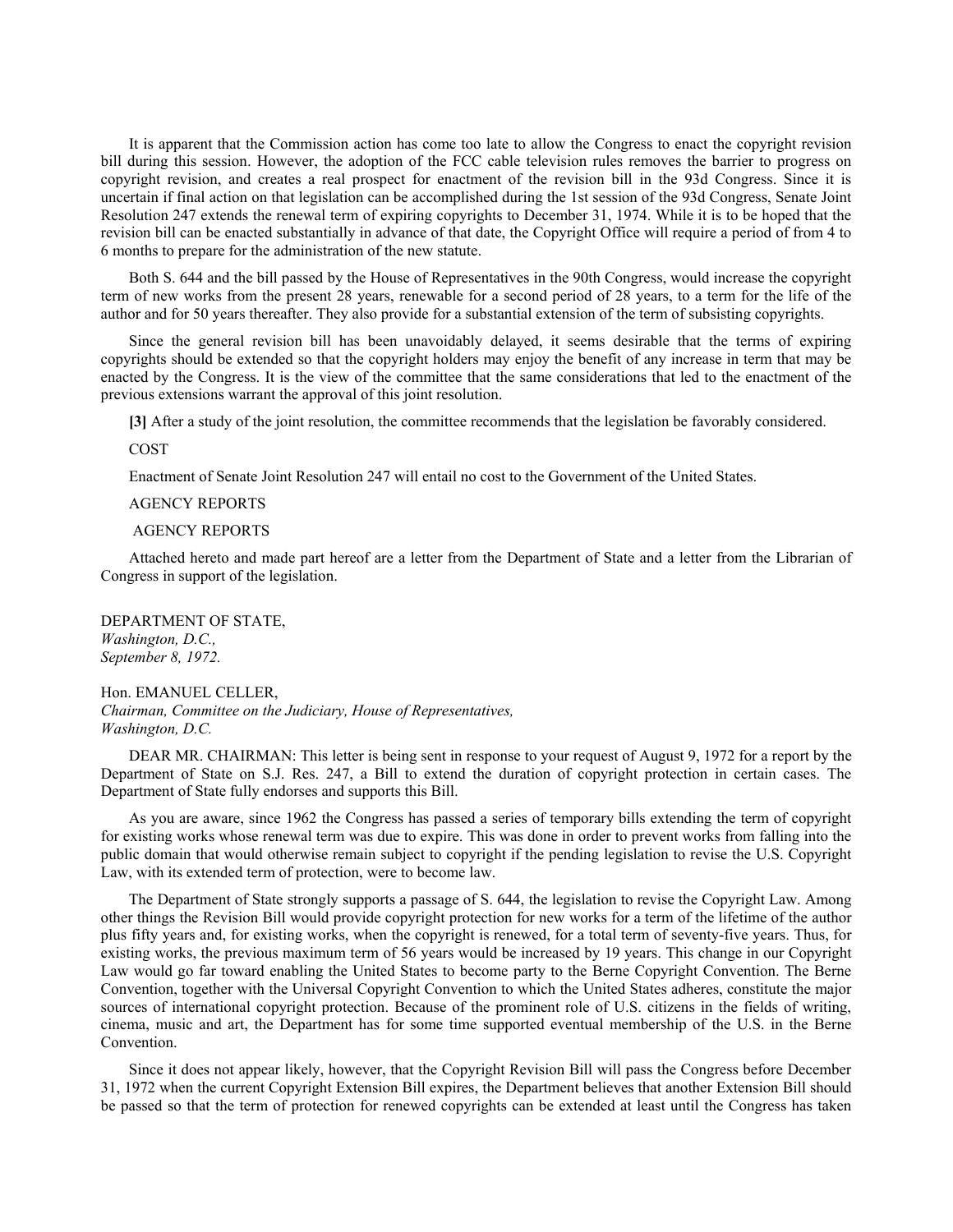definite action on the Revision Bill. The Department very much hopes that the Congress can take action on the Revision Bill in the next session and that the need for future Extension Bills will thus be eliminated.

**[4]** It should be noted that the proposed Extension Bill affects not only the interests of U.S. copyright proprietors but also those of copyright owners who are nationals of many other countries. To date, the Department has received letters from groups representing authors and publishers in the United Kingdom, Italy, France, Israel, Spain, Austria, Switzerland and Denmark, expressing deep conern that a significant number of valuable U.S. copyrights held by their members might be allowed to lapse after December 31, 1972. All of these countries, by the way, are members of the Berne Copyright Convention and a U.S. author first or simultaneously publishing his work in these or any other Berne member State receives protection in all Berne States for his life plus fifty years.

Since the advent of the Universal Copyright Convention in the early nineteen fifties, the United States has played a leading role in insuring fair and adequate copyright protection on an international scale. This leading role was most recently manifested in the negotiations leading up to the July 1971 revision of the Universal Copyright Convention, to which the Senate gave advice and consent to ratification on August 14, 1972. The U.S. credibility as a leader in assuring international copyright protection would be clearly enhanced if S.J. Res. 247 is passed.

For the foregoing reasons, the Department of State fully supports S.J. Res. 247 and recommends its early enactment into public law.

The Office of Management and Budget advises that from the standpoint of the Administration's program there is no objection to the submission of this report.

Sincerely yours,

DAVID ABSHIRE, *Assistant Secretary for Congressional Relations.*

Form

THE LIBRARIAN OF CONGRESS, *Washington, D.C., August 24, 1972.*

#### Hon. EMANUEL CELLER,

*Chairman, Committee on the Judiciary, House of Representatives, Washington, D.C.*

DEAR MR. CELLER: This is in response to your request of August 17, 1972, for a report on Senate Joint Resolution 247, extending the duration of copyright protection in certain cases. This joint resolution, which passed the Senate on June 30, 1972, continues until December 31, 1974, the renewal term of copyrights that would otherwise expire before that date, including renewal copyrights previously extended to December 31, 1972, by Public Laws 87- 668, 89-142, 90-141, 90-416, 91-147, 91-555, and 92-170.

If enacted, the joint resolution would be the eighth in a series of interim extensions to continue temporarily the renewal term of expiring copyrights, pending enactment of a comprehensive revision of the present copyright law. The proposed new copyright law, which was passed by the House of Representatives on April 11, 1967 (H.R. 2512, 90th Congress) and is now pending in the Senate Judiciary Committee (S. 644, 92d Congress), extends the total duration of subsisting **[5]** copyrights that have been renewed, from 56 to 75 years. The purpose of the joint resolution, as of the previous interim extensions, is to prevent works already in their renewal term from falling into the public domain for the time being, so that they will have the benefit of the 75-year term when the anticipated new copyright law is enacted.

The seven previous interim extensions of renewed copyrights that would otherwise have expired preserved the copyrights in a total of about 99,500 works. Senate Joint Resolution 247 would add about 25,300 more works to that number, thus preserving until December 31, 1974, the copyrights in a total of about 124,800 works. Of this new total number, about 85,700 represent musical compositions, 19,300 represent books, 12,900 represent periodicals, and 6,900 represent all other classes.

Senator McClellan, Chairman of the Senate Judiciary Subcommittee, has indicated that, while the remaining unresolved issues, chiefly that of cable television carriage of broadcasts of copyrighted material, are now in process of resolution, action on the legislation for general revision of the copyright law cannot be completed this year. The extension of subsisting renewal copyrights provided for by the joint resolution is necessary to preserve them pending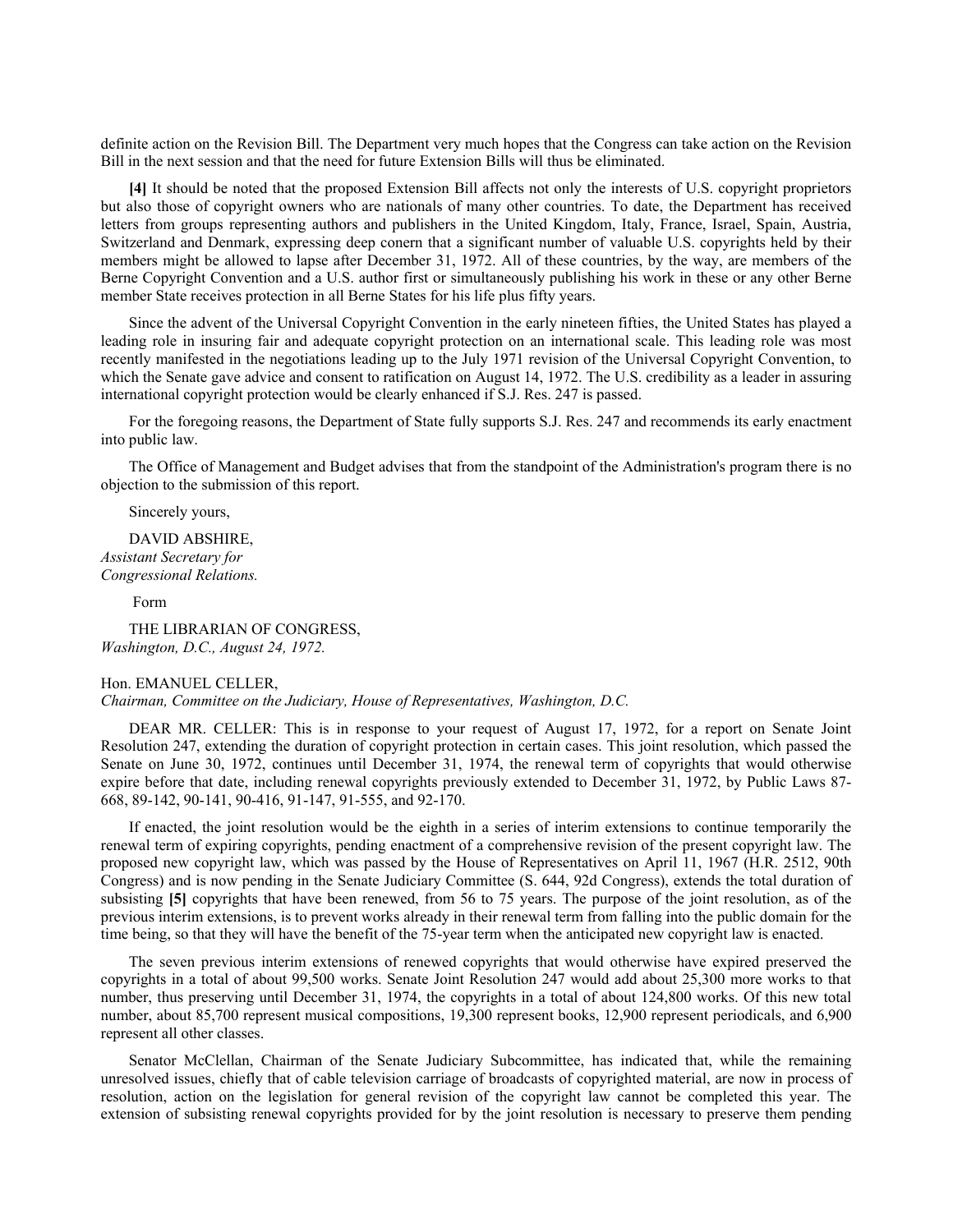enactment of the general revision bill. We support Senate Joint Resolution 247, with the fervent hope that enactment of the general revision bill can be accomplished before the end of the 93d Congress.

Sincerely yours,

L. QUINCY MUMFORD, *Librarian of Congress.*

Form

DISSENTING VIEWS OF HON. ROBERT W. KASTENMEIER AND CONCURRENCE THEREIN BY HON. DON EDWARDS, HON. JOHN CONYERS, JR., AND HON. ROBERT F. DRINAN

I regret that I am again constrained to dissent from the action of the Committee in the matter of these annually recurring, ostensibly ''interim,'' extensions of expiring copyrights.

If enacted, S.J. Res. 247 will be the eighth in a series of such extensions which would continue temporarily the renewal term of expiring copyrights, pending enactment of a general revision of the present copyright law. What began in 1962 with a three-year extension, in anticipation of prompt copyright law revision, was followed in 1965 with a further two-year extension, and since then by five annual one-year extensions. Legislation of this character has come to occupy a familiar place at the end of each legislative session.

Although the House sent a copyright revision bill (H.R. 2512) to the other body in 1967, and although the Chairman of the Senate Copyright Subcommittee has indicated his belief that the Senate will complete its work on a copyright revision bill in the 93d Congress, the history of the legislative impasse surrounding the copyright revision project over the past five years gives little cause for confidence that a revision bill can pass the Senate in the foreseeable future.

Although many of us on the Subcommittee have on earlier occasions supported interim extension legislation, we have reached the con **[6]** clusion that this may have been a mistake. Furthermore, we believe that S.J. Res. 247 affords a windfall to the holders of copyrights in their renewal terms, where such term would otherwise expire this year, and it is impossible to identify any public interest that would be served by the enactment of this measure. Our former colleague, Congressman Poff, and I, on behalf of the Subcommittee, promised the House, in the past, that we would not support any further interim extension, and in acting upon this promise, I am opposing Senate Joint Resolution 247. I regret to see our efforts undercut.

The most frequently heard defense of the legislation invokes compassion for elderly authors and composers whose retirement income is threatened by the expiration of their copyrights. What is lost sight of here is that we are talking about copyrights that are between 56 and 67 years old, so that their present owners are in all but very rare cases descendents and assignees, including commercial, corporate assignees, of authors and composers rather than the creators of the copyrighted works themselves.

We must remember that the national policy is to encourage free enterprise as well as authorship--not to preempt ever greater segments of the public domain, as this measure and its predecessors tend to do.

On December 7, 1970, our Chairman, during a House colloquy on another copyright extension, Senate Joint Resolution 230, said:

I have told those in the other body who are responsible for passing this bill that we are now considering that I would under no circumstances renew this copyright provision, but that they must pass the comprehensive compromise code, otherwise there would be no more extensions. This is the last extension.

I would say that it is time we took our Chairman at his word and permitted these copyrights to expire and pass into the public domain.

# ROBERT W. KASTENMEIER.